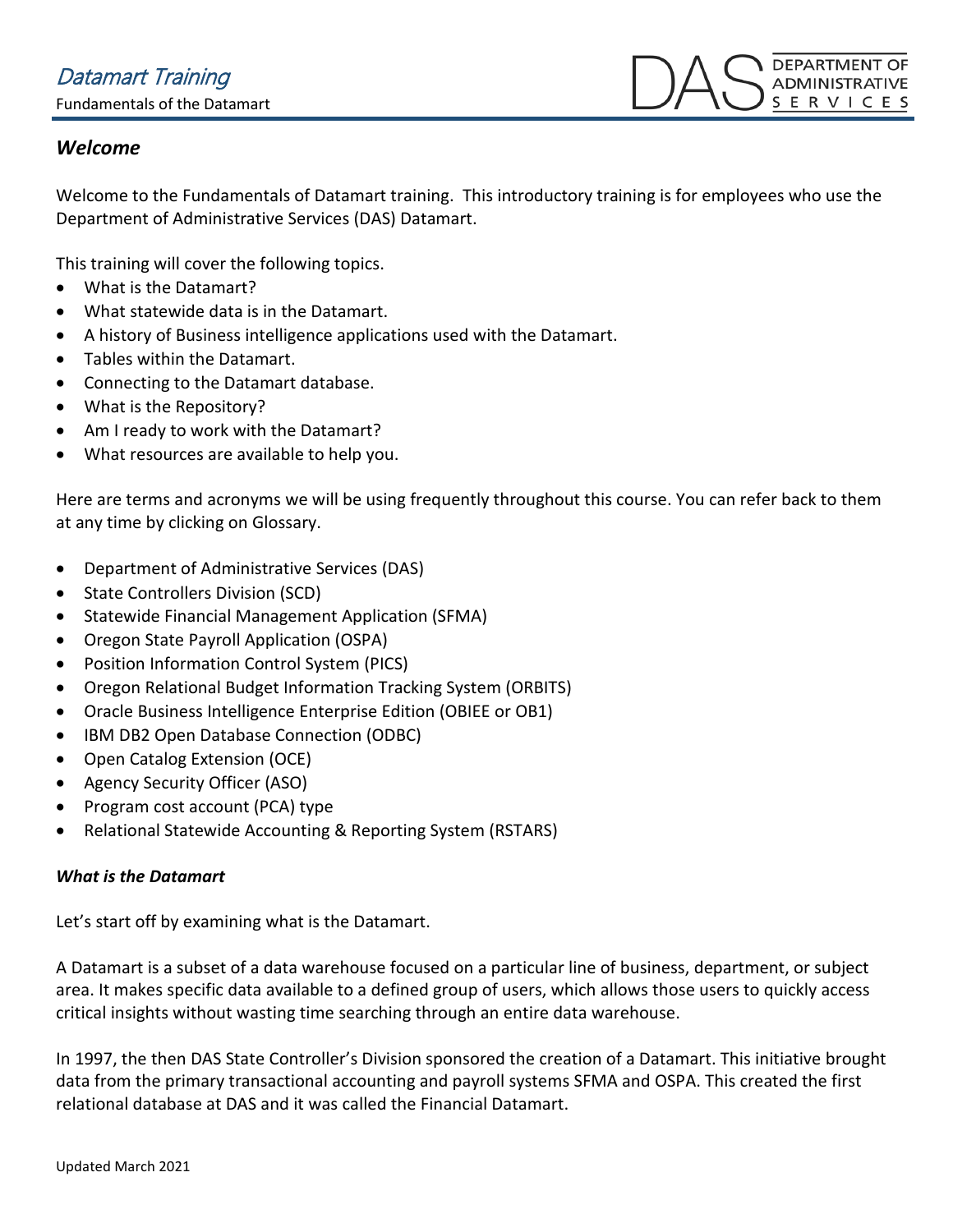The main structure for the new Datamart was the creation of various tables to help separate and organize the data. This set-up allows users to easily query against the information using a business intelligence reporting tool.

If you were to summarize the DAS Financial Datamart, it is your one-stop warehouse for financial transactions, account balances, grant profiles, PCA information, payroll data and more allowing agencies to create reports for business information and decision making.

Initially, the Financial Datamart contained only accounting and payroll data; however, over time, other systems were brought on to provide even more data such as PICS, PPDB, and ORBITS. Due to the fact that there is so much data in one location, we currently have over 900 users who can access this data.

#### *Data Updates*

The DAS Datamart is updated with new data from different sources on a varying schedule. Click on each source to learn more.

#### **SFMA**

The accounting data is updated weekly with an extract from SFMA on Friday evening and an upload on Saturday, which finishes loading on Sunday. Data should not be pulled on the weekend.

During Month 13, which consists of mid-July through August some SFMA Datamart tables are updated three times per week. This can help accountants obtain data on a more frequent basis to help with such a crucial time of the year. In addition, the YE Active Accounting Event table is updated the last three Thursdays during Month 13.

#### **OSPA**

OSPA data, the States Payroll data, is updated monthly after the Final Run 2, which is approximately the 10th of each month. The data is available the morning after the leave accrual process has completed.

#### **ORBITS**

ORBITS, which is the budget data, is loaded weekly along with the normal SFMA load process.

#### **PPDB**

PPDB data and only includes data within the Datamart through February 2019. Any new position or personnel data is obtained from Workday which replaced PPDB as the system of record.

#### **PICS**

PICS data and only includes data within the Datamart through January 2020. All new position information can be obtained from ORPICS which replaced PICS as the system of record.

All the load dates are subject to change, therefore, make sure to review the Datamart Processing Calendar on the Datamart website, throughout the year.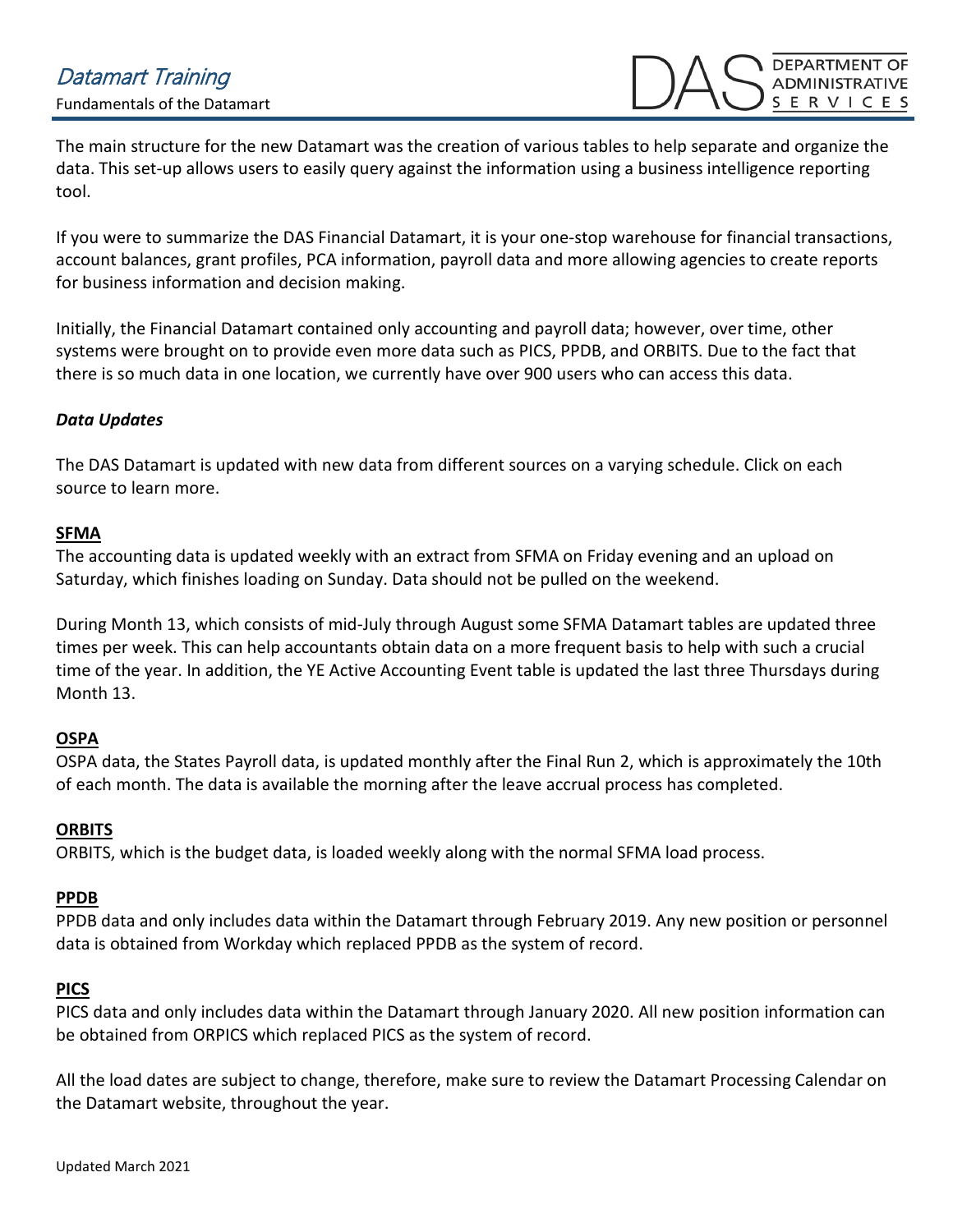#### *History of Business Intelligence Tools*

DAS has a long history of using business intelligence tools. It began with the creation of the Financial Datamart in 1997. Oregon state government has since come to rely on various business intelligence tools as its primary means of retrieving financial information.

The first major business intelligence application DAS obtained was called Brio and was used extensively throughout the state to access the Datamart. In 2003, Brio was acquired by the Hyperion Solutions Corporation and eventually was acquired by Oracle in 2007.

In May 2015, Oracle announced the end of life for this software. This meant that Oracle would no longer provide updates to the software. Therefore, DAS had to find a new tool. In August 2020, DAS moved to the Oracle Business Intelligence Enterprise Edition application.

#### *Financial and Profile Tables*

The Datamart was created to consist of tables separating the financial information to allow users to obtain the data more easily.

There are two types of tables on the Datamart: Financial and Profile. The main difference between the two is the financial tables contain financial information, such as general ledger balances and transaction amounts. While the profile tables provide titles for various data elements.

Due to limitations within the Datamart and the query tools, only the information currently provided on the financial tables is available and therefore agencies are not able to access additional data in the Datamart.

#### *Financial Tables*

The main tables in the financial Datamart are the SFMA Financial tables which include the Accounting Event, General Ledger, and Other Special Financial tables. Let's take a look at each of these financial tables.

The Accounting Event tables contain the lowest level of detail in the Datamart. All other financial tables are various summaries of this information. There are four Accounting Event tables, click on each one to learn more.

Active Accounting Event: The first is the Active Accounting Event. This table mirrors the data from the SFMA system. Data is reflective of the current 3 months of active transactions.

All Accounting Event: The second Accounting Event table is the All Accounting Event. This table, which is the most used table, mirrors the data from the SFMA system. Data is reflective of the current fiscal year and five prior years of transactions. This table may contain up to two years of additional information depending on the purge timetable.

Archive Accounting Event: The third table is the Archive Accounting Event. This table mirrors the data from the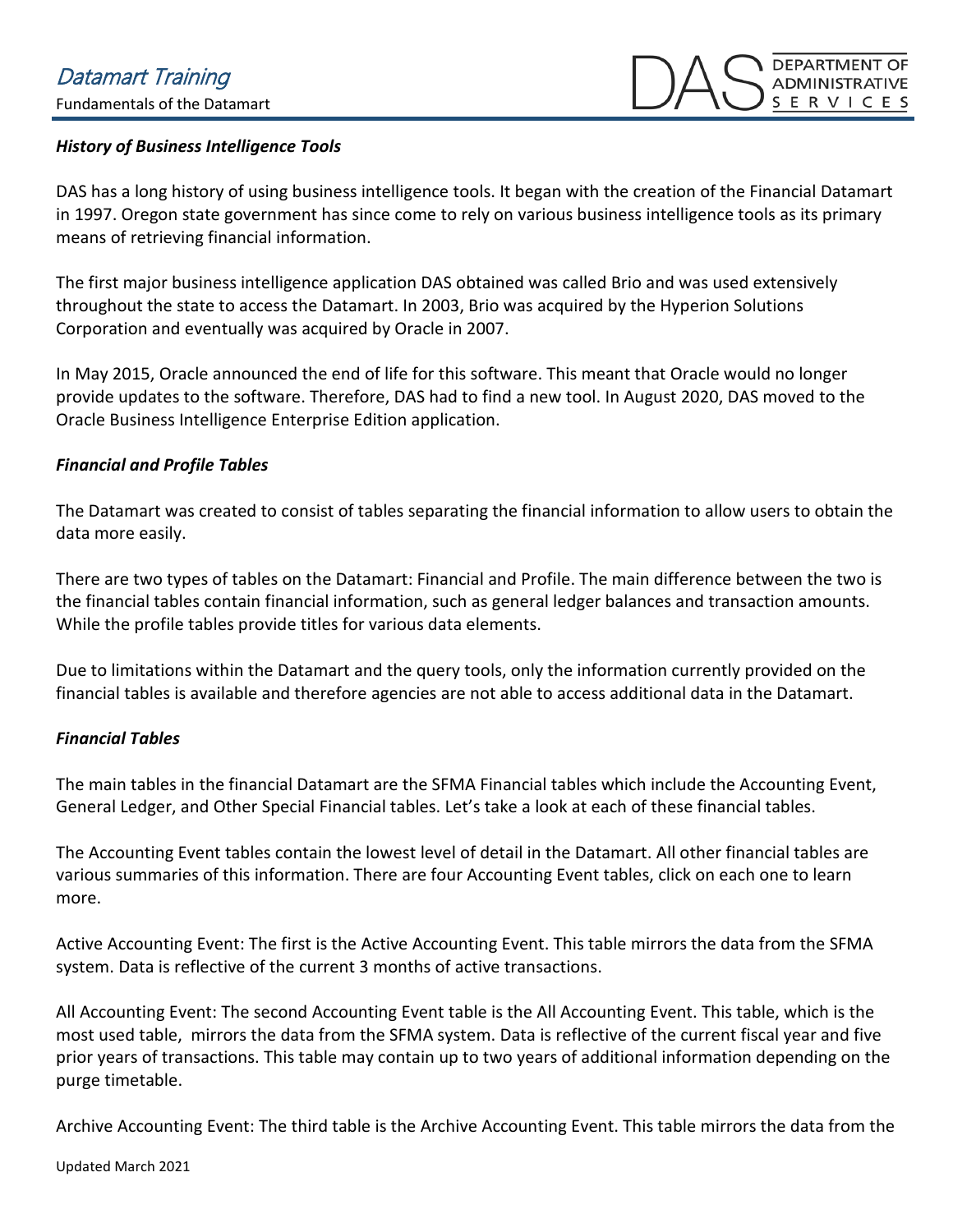## Datamart Training Fundamentals of the Datamart

SFMA system; however, data is reflective of the current fiscal year and seven prior years of transactions. This table may contain up to two years of additional information depending on the purge timetable. This table is only used when looking at very old data.

YE Active Accounting Event: The fourth Accounting Event table is the YE Active Accounting Event. Data is reflective of the current fiscal year of transactions. This table is updated on the last three Thursdays of the Month 13 additional accounting time period, which is during mid-July to the close in August. Outside of Month 13, this table contains zero data. The Month 13 table is provided because agencies use this additional accounting period to record year-end accruals and other financial statement adjustments.

The Datamart date fields are actual dates, while date fields in SFMA are text fields. This allows SFMA to contain dates not on a standard calendar. The best example of this would be Month 13, which is identified through the effective date field. In SFMA, Month 13 is identified as 6/31/YEAR. In the Datamart, date fields are not allowed to have dates not on the calendar, which is a data validation feature in DB2. In order to move data to the Datamart, some "data washing" has to be done. Dates like 6/31/YEAR are changed to 6/30/YEAR, a new data element is introduced called Batch Date Ci. The download program picks up the last digit in the month and records it in this field. Any time an incorrect date is entered into SFMA, it is corrected in the Datamart and an indicator is provided.

The next financial tables we're going to discuss are the General Ledger tables, which mirror the data from the SFMA system. There are three tables within this group and they summarize general ledger balances, as well as, the Object and Agency Object levels. Click on each one to learn more.

The General Ledger Detail table contains five years' worth of data.

The Archive GL Detail table contains up to 7 years of data; however, it is dependent on the date the agency started using SFMA.

The YE General Ledger Detail table is updated only during Month 13 close. This table is updated with the balances of the current fiscal year only. Once Month 13 is complete, this table will be cleared of data until the next Month 13.

The General Ledger Summary table is the first in another set of three tables in the Datamart. These tables mirror the data from SFMA and summarizes the General Ledger balances, but do not contain any object level detail.

The second in this set is the Arch GL Detail table. The time period of data in this table is dependent on the date the agency started using SFMA.

The final table in this set is the YE General Ledger Summary. This table is a bit different than the other two as it updates only during Month 13 close and at other times of the year, this table does not contain data. This table updates with the balances in the current fiscal year only.

Both sets of General Ledger and General Summary tables are a higher level of summarization than the

Updated March 2021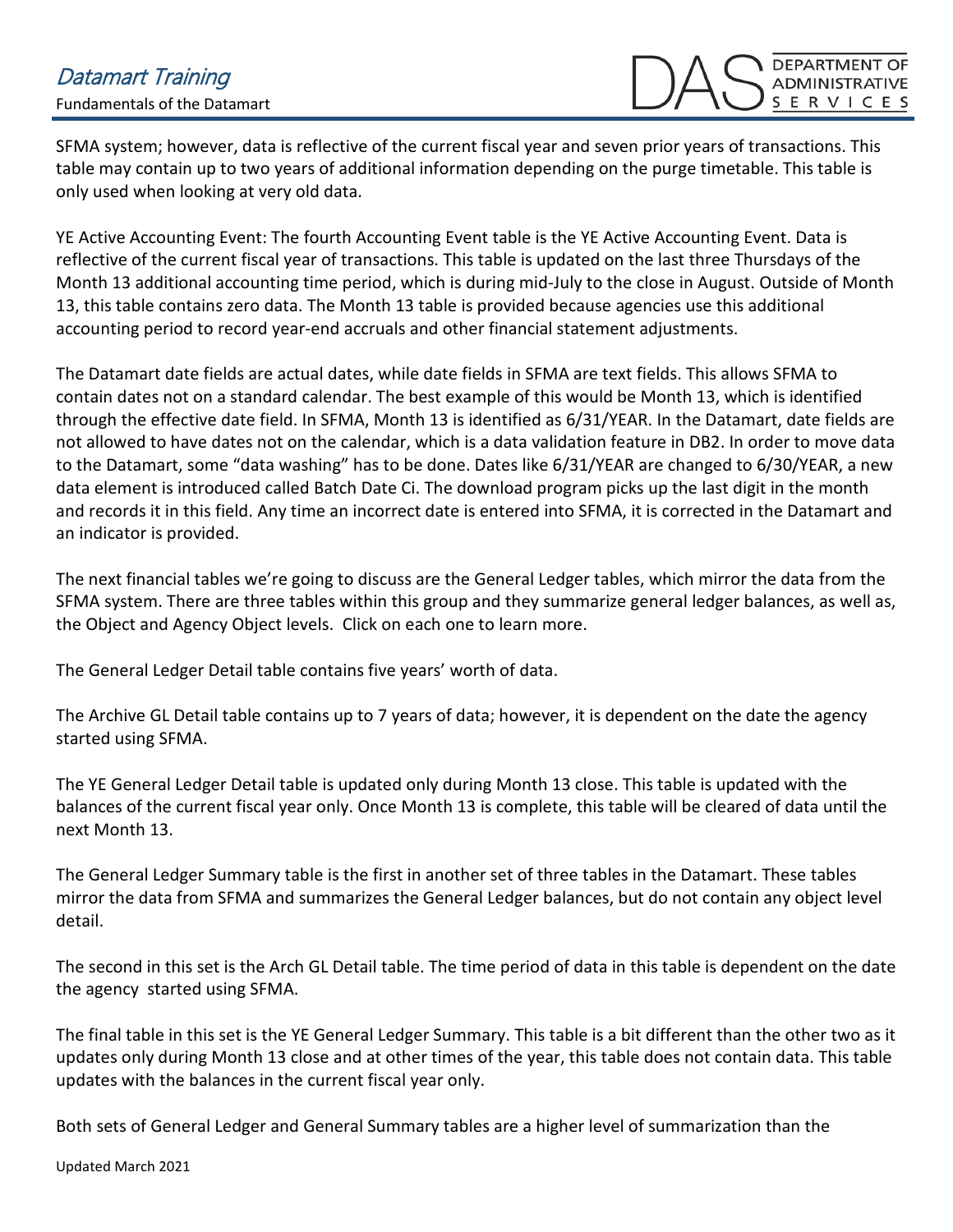Accounting Event tables. Balances for the tables are by month, and are cumulative by month. This means that a balance in the M03 Balance GL field will contain the total of months one, two and three.

Now let's look at some Other Special Financial tables as there are quite a few within the Datamart. Each of these tables will match a screen in SFMA. You can get a complete listing of the SFMA Datamart Tables in the resources section of this training. Click on each table to learn more.

- The Appropriation Financial table provides information similar to the "62" screen on SFMA.
- The Contract Financial table provides information similar to the "68" screen on SFMA.
- The Grant Financial table provides information similar to the "66" screen on SFMA.
- The Project Financial table provides information similar to the "80" screen on SFMA.
- The Receipt Extra Sum table provides information similar to the "12 & 13" screens on SFMA.
- The Document Financial table provides information similar to the "64" screen on SFMA.
- The Archive Document Financial table provides information similar to the "64" screen on SFMA.
- The Payment Control table provides information similar to the "47" screen on SFMA.

#### *Profile Tables*

The second type of table on the Datamart is Profile tables. The Profile tables provide RSTARS data going back to 1995. When using these tables you are looking for titles of information. Titles are only contained in the profile tables of the Datamart in order to save space on the servers.

Since titles are only within profile tables, a user must be able to join a financial and profile table together, within the desired Business intelligence program, to be able to view all the necessary data. Joining tables is done in various ways and it all depends on the product you are using. A user may need to review other training material to determine the best way to accomplish this task.

To view a complete listing of the current profile tables and the RSTARS screens they mirror go to the resources section of this training.

The OSPA tables contain data processed through the payroll system. Data is updated monthly after the close of the payroll month, which is around the 10th of the following month. You are able to check the Datamart Processing Calendar on the Datamart website listed in the Resources tab of this training.

The OSPA tables on the Datamart are each considered a flat-file. This means the tables were not meant to join together and need to be used on a stand-alone basis. This type of data is actually pulled together as a report output from behind the scenes. If these tables are being used by the Business Intelligence program improperly, then it can cause issues with the data, especially when trying to join two or more of the tables together. Due to this fact, it makes querying a bit more difficult, as you really have to know exactly what you are looking for, and where to find it.

There is data not available in the OSPA tables. This includes various confidential information, such as social security numbers, wage withholdings, garnishments, bank accounts, or certain insurance surcharges. In addition, the OSPA tables *do not* contain an employee's salary range, addresses, furlough savings, or detailed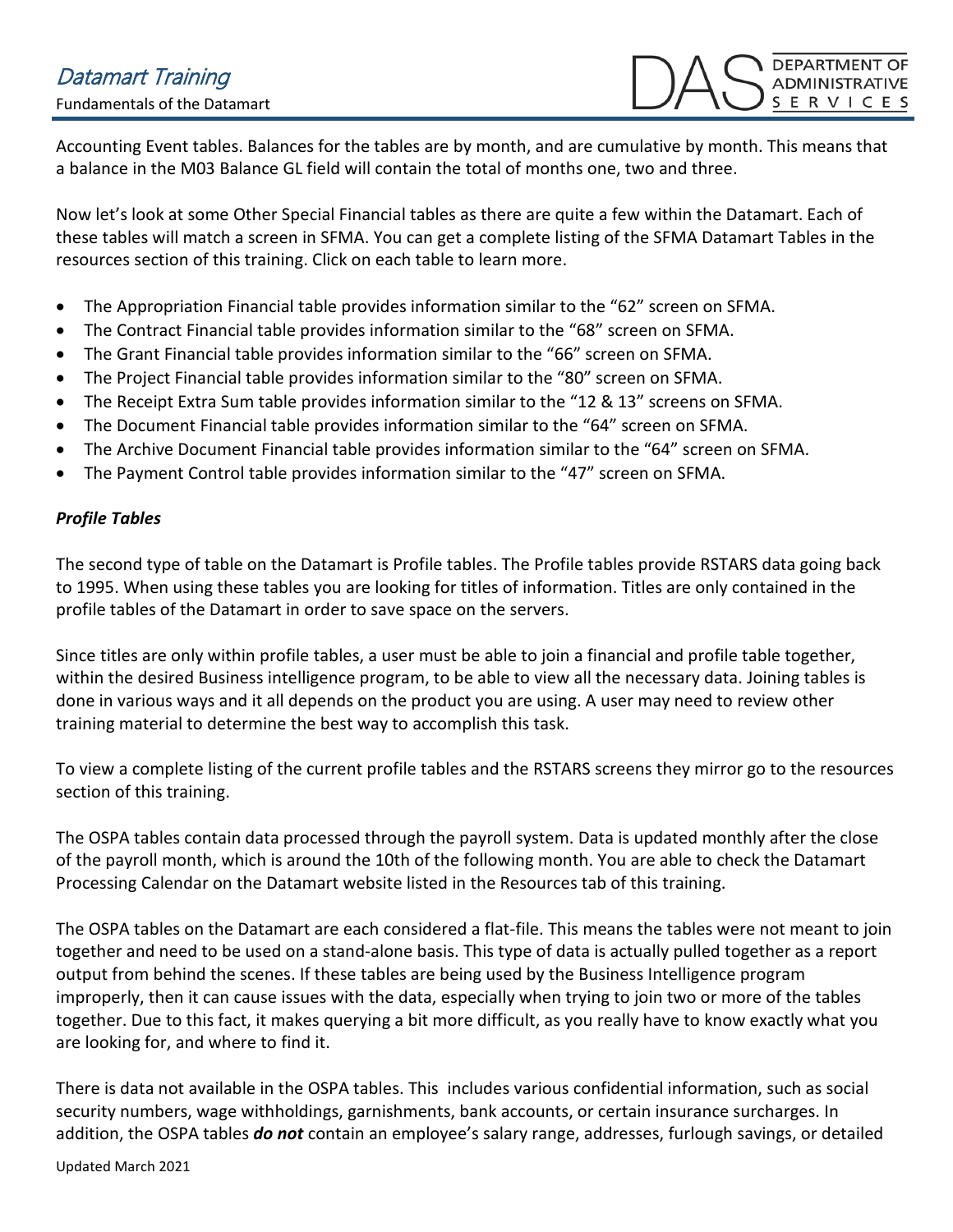# Datamart Training

Fundamentals of the Datamart

**DEPARTMENT OF ADMINISTRATIVE** ERVICES

daily time information. All of this data would need to be obtained from other systems, such as Workday.

Please remember, if you are working in a Business Intelligence program that allows for manual joining of tables, you should not join OSPA tables together.

For additional detailed information on OSPA tables and fields, visit the Datamart website listed in the Resources tab of this training.

There are six tables within the payroll Datamart and each contains four biennium's worth of data. Click on each one to learn more.

- 1. The OSPA Deductions table contains all the payroll deduction information.
- 2. The JS Lab Adjust table contains OSPA job status, labor and gross adjustments.
- 3. The Labor Cost table consists of all payroll costs of labor.
- 4. The Leave Accrual table displays the payroll leave data.
- 5. The Net Pay table consists of pay information.
- 6. The Work Schedule table is slightly different than the other tables because it does not contain four biennium worth of data. It only displays a user's current work schedule.

#### *Datamart Connection*

When working with a database, a user needs the ability to connect to the database server, whether on the same machine or not. A connection is required to send commands and receive answers, usually in the form of a result set.

The Datamart is no different and to connect to it, a user must have a DB2 connection.

In the current environment, OB1 connects to the Datamart directly and users access the data through OB1. Administrators set up the connections between OB1 and the Datamart. OB1 has the ability to pull data from the Datamart and organize it into what is called a Subject Area. A subject area is a logical grouping of tables related to a particular subject or application context.

Depending on what program is used to access the Datamart, the process for connecting to DB2 will be different. For example, when using Hyperion, a user must use an Open Catalog Extension or OCE to obtain data. Each OCE can be modified to fit what type of data a user can view within the Datamart. To view the standard SFMA and OSPA OCE visit the Datamart website listed in the Resources tab of this training.

#### *Repository*

The Repository is a great tool to help share standard reports with users on a statewide level. The purpose of sharing these reports is to allow agencies to have an outlet to access reports created by many different users. The Datamart team cannot guarantee these reports will function exactly the way each agency desires, due to specific agency structures; however, agencies are able to make modifications as they see fit. Consider these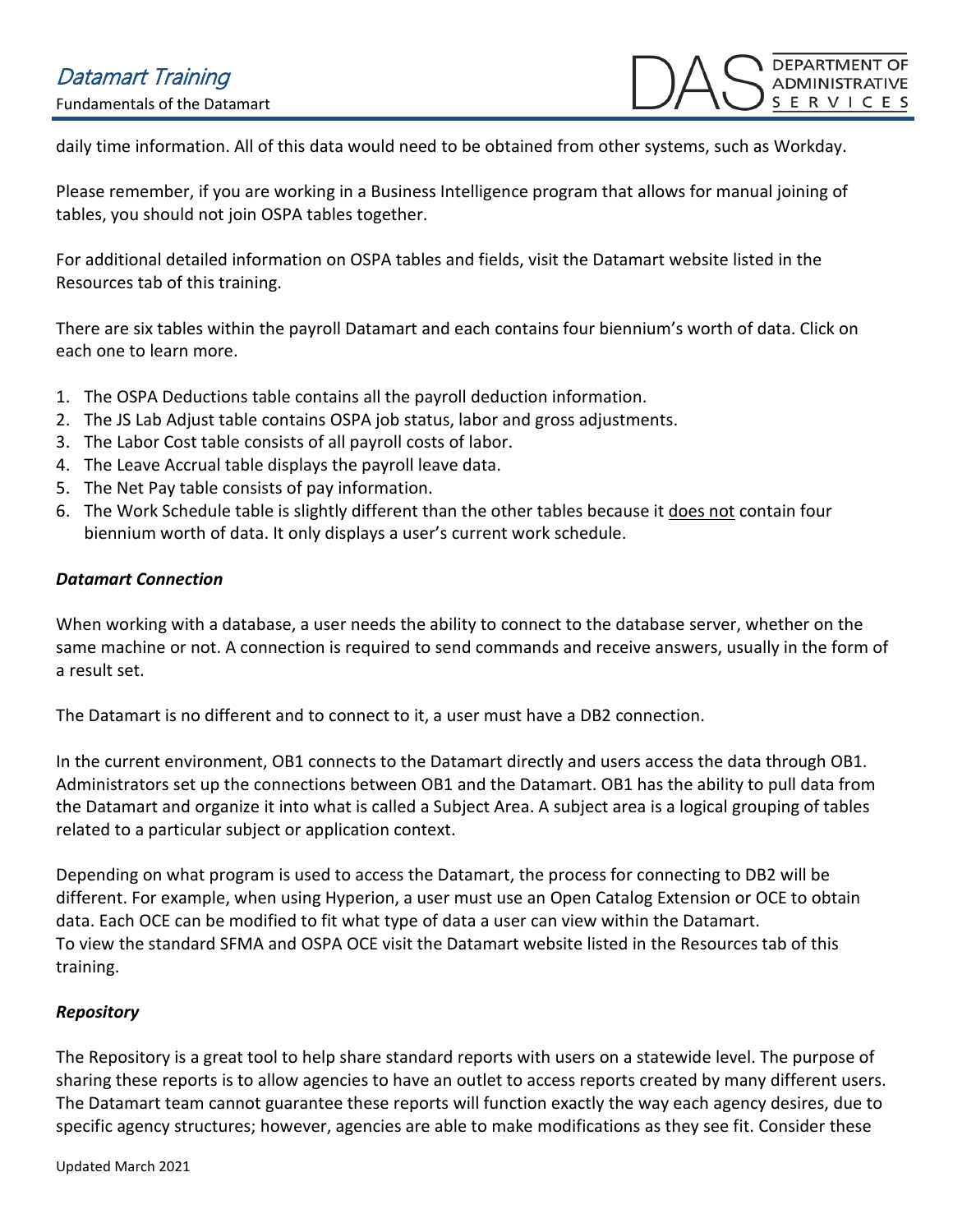# Datamart Training

Fundamentals of the Datamart

files as templates, which can help alleviate having to start from scratch. Click on each key point to learn more about the repositories.

The Repository contains many files, which access data from SFMA, ORBITS, and OSPA. Thanks to users throughout the state, we continually obtain more reports to help with our daily operations.

There are two Repositories. The original Repository, created in 1997, is located on the DB2 tables and can be accessed using Hyperion. The other repository, called the OBIEE repository, is used solely by the OBIEE application and is located within the OBIEE server. This repository was created in 2020 with the implementation of the OB1 application.

Both repositories are very similar by providing templates to users on a statewide level. However, they do have to be used separately and with only the specified programs.

Any user can create a template to be shared statewide and the Datamart team encourages this. To do so, email the Datamart support letting them know you created a file to share and provide detail about the report. The Datamart Administrator will share the file if approved.

#### *Resources*

There are several important resources where you can find information about the Datamart. Click on each icon to learn more.

The Datamart website is the main resource of information dedicated to providing valuable data on everything about the DAS Financial Datamart, as well as, the current reporting tool. To easily find the site, you can Google Oregon Datamart. It will be the first choice on the list. The link is provided in the Resources tab of this training. https://www.oregon.gov/das/financial/acctgsys/pages/datamart.aspx

The Datamart Maintenance website allows you to update your Datamart password, as well as, stop queries ran against the DAS Datamart. This site is for users who work with these business intelligence programs, Excel, Crystal Reports, Microsoft Access, and Hyperion. The link is provided in the Resources tab of this training. https://datamartapp.dasapp.state.or.us/

In order to log into OB1 there are two types of agencies, 'Sync' and 'Non-sync'. A 'sync' agency will use a password that is the same as they use for their work computer. If you update your work computer password then OBIEE will automatically sync and change as well. A 'non-sync' agency will use the password obtained from the OBIEE password manager. The Password Manager website allows a user to create a password and update it as well. The password will need to be updated every 90 days according to statewide policy. The link is provided in the Resources tab of this training. https://pwm.ets.oregon.gov/PMUser

The Datamart News List is a resource dedicated to providing users with up-to-date information on what is occurring with the Datamart. The information is provided by the Datamart team on a varying basis. To join the News List go to the Resources tab of this training.

https://www.oregon.gov/das/Financial/AcctgSys/Pages/newslists.aspx